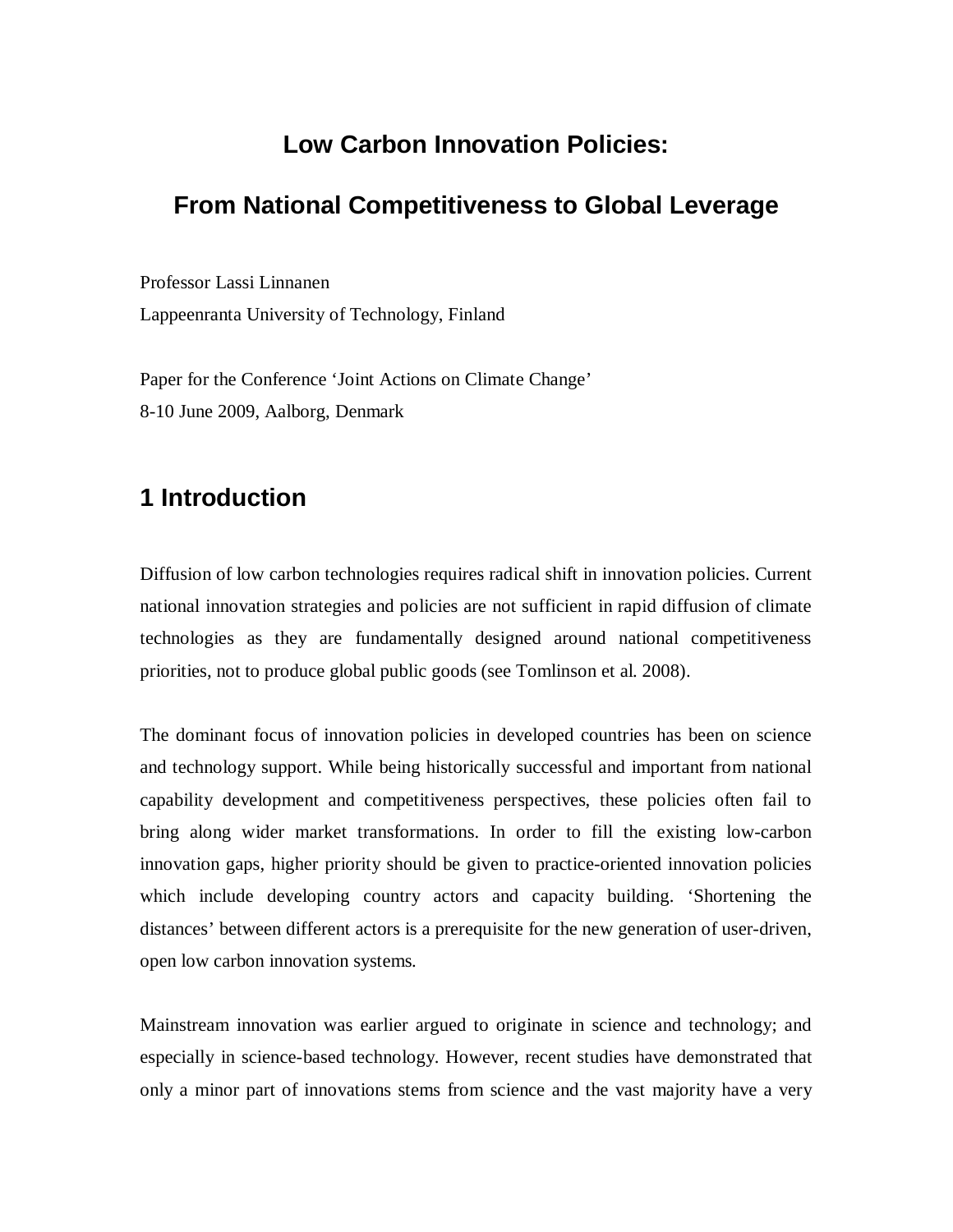practical origin (e.g. CIS 2004, Harmaakorpi and Mutanen 2008). Besides scientists and technology experts, customers and employees acquire new roles in the future innovation practices.

This paper will explore how user-driven innovation policies could better serve low carbon innovation in a global scale. Special attention is given to the role of collaborative research and development activities between developed and developing countries, and how these collaborative strategies could be supported by new climate policies. The key argument is that developing countries require support to build effective innovation systems instead of just utilizing narrow technology transfer approaches like the Clean Development Mechanism of Kyoto Protocol.

## **2 Changing Character of Innovation**

The patterns of innovation are undergoing a major change. Earlier different innovation models, whether they are linear or nonlinear, have been mostly closed in their nature. The more recent models have begun to stress the need to open up the rather sheltered innovation processes. It is no longer possible for one company alone to innovate effectively in a world characterised by complexity and an increasing variety of customer demands. The open innovation paradigm highlights the more open exchange of knowledge and sees the benefits of external economies of knowledge in open and communicative innovation processes. (Pihkala and Harmaakorpi 2008)

One definition for open innovation is "Use of purposive inflows and outflows of knowledge to accelerate internal innovation and expand the markets for external use of innovation, respectively"(Chesbrough 2006). The open philosophy in the innovation creates challenges in innovation networks. Granovetter (1973) defines the concepts of strong ties and weak ties in social networks. Strong ties are characterised by common norms and high network density. These strong ties are easier for closed innovation, since they normally include a relatively high amount of trust, common aims and the same kind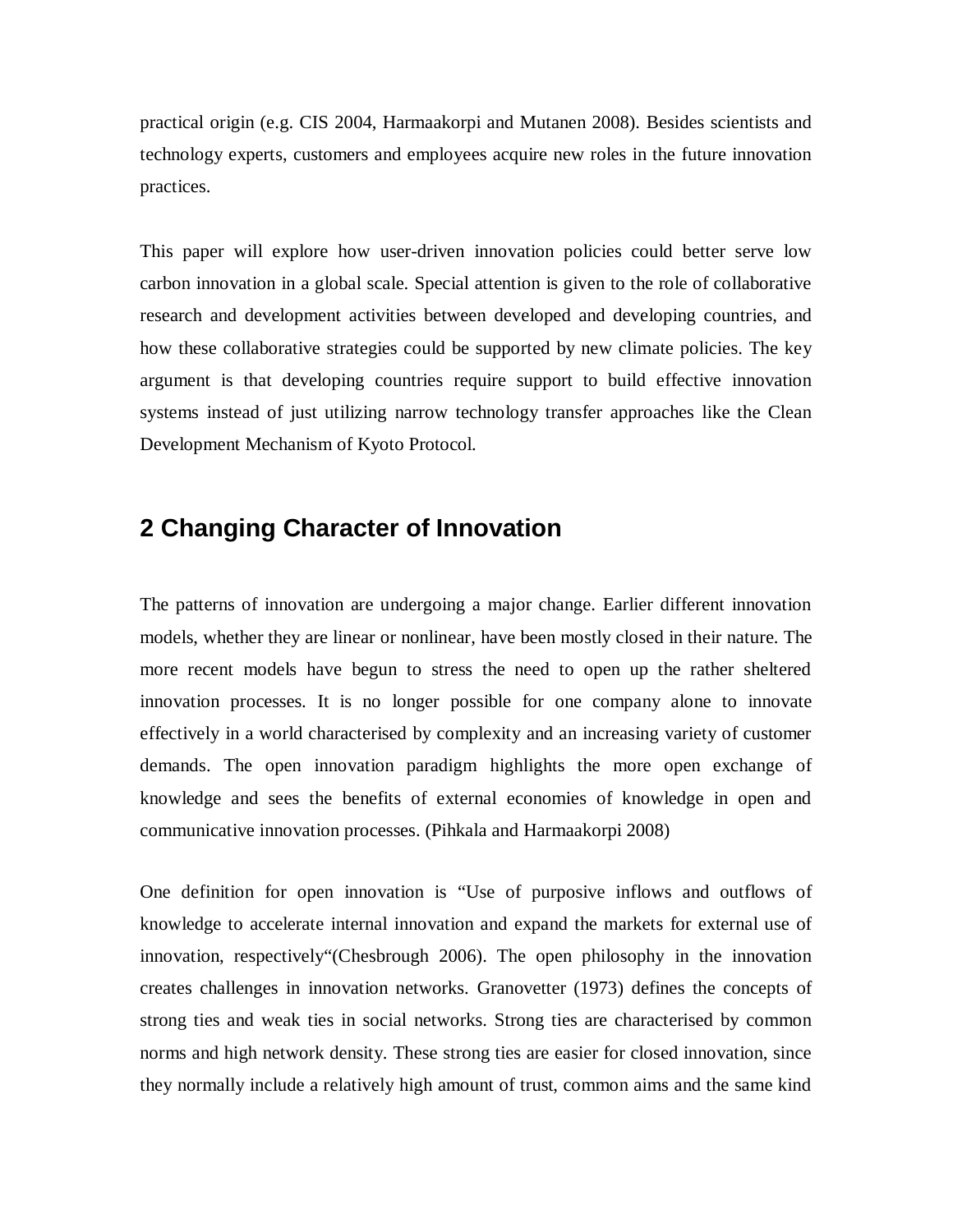of language to communicate. However, the weak ties are reported to be more fruitful for innovation, because more novel information flows to the individuals through weak ties than through strong ties (Granovetter, 2005).

Burt (2004) has developed the argument further by arguing that innovations are most likely found in the structural holes between the dense network structures. In order to be able to utilise the innovation potential in these structural holes, information should often be transferred between different partners, as well as partners of completely different horizontal knowledge interest, or interdisciplinary (Pihkala and Harmaakorpi 2008). The partners on the opposite sides of the structural hole have information of different quality and for their own purposes. A highly important factor in spanning the structural holes and overcoming the information asymmetries is the absorptive capacity of its actors, its networks and the entire system (see e.g. Zahra & George, 2001).

Global innovation also means open innovation. The leaders of many big companies argue that open innovation no longer gives any special competitive advantage, it is a necessity. The Schumpeterian creative destruction of today can be outlined by closed and open innovation: companies, industries and nations relying on closed innovation models come under destruction and those relying on open innovation models are creative and thus successful in the future. In spite of this, surprisingly many companies and nations practice quite closed innovation models and policies. However, ideas may be hard to find without new input from different fields of knowledge. There is certainly a need to break boundaries and achieve intellectual cross-fertilisation between innovative partners so as to keep innovation continuous and sustainable. (Harmaakorpi 2009)

## **3 Low Carbon Innovations Systems**

Interactive and cumulative learning processes mean that the institutional set-up will affect innovation process. This is especially relevant for the analysis of innovation system. It has recently become increasingly common to study innovations within various kinds of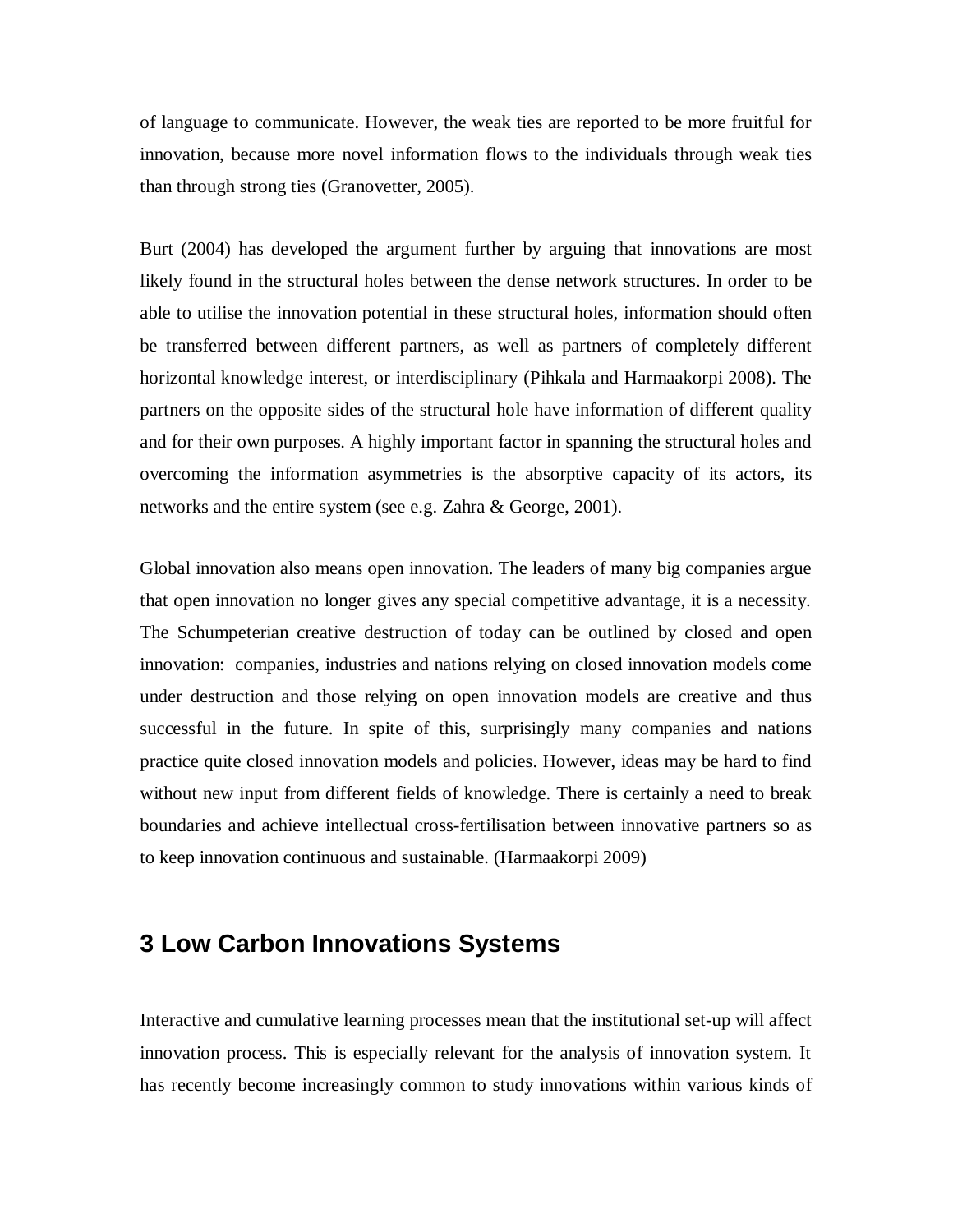innovation systems. Examples of such institutions are universities, R&D laboratories, schools, patent systems, labour market organisations, banking systems, various governmental agencies etc. In addition, there are other kinds of institutions in the sense of norms, habits, practices, and routines that may be very important influences upon innovations and innovation systems. (Edquist & Johnson 1997, 165-166.)

The current environmental innovation policy regimes are largely based on the linear model of innovation (Foxon & Pearson 2008, 150). The two common models based on the linear model of innovation are the technology push, on the other hand, and market pull, on the other (OECD 2008, 13). Technology policy considerations are increasingly considered in climate policy analysis, since the importance of technology in future greenhouse gas emissions as well as feasibility and costs of emission reduction efforts are undisputable. However, there is an ongoing debate around the two different approaches to innovation described above. The policies on technology-push emphasizes the role of policies that stimulate research and development, especially those aimed at lowering the costs of meeting long-term objectives with technology that today is very far from economic in existing markets. The policies might include public-funded R&D or R&D tax credits. (Halsnæs et al. 2007, 156)

Consequently, a question arises: if technologies that are cost effective and help minimize climate-forcing emissions, why are the technologies diffusing more rapidly? (Unruh & Carillo-Hermosilla 2006). One main explanation is path dependence, or "lock-in" to existing technologies. Path dependence is a strong feature of innovation systems. This means that certain technologies are closely linked with their social and economic environment. In consequence, technological alternatives must compete not only with components of an existing technology, but with the overall system in which it is embedded. Technological paradigms persist because they are a complex of scientific knowledge, engineering practises, process technologies, infrastructure, product characteristics, skills and procedures which make up totality of technology and which are exceptionally difficult to change in their entirety. (Smith 2000)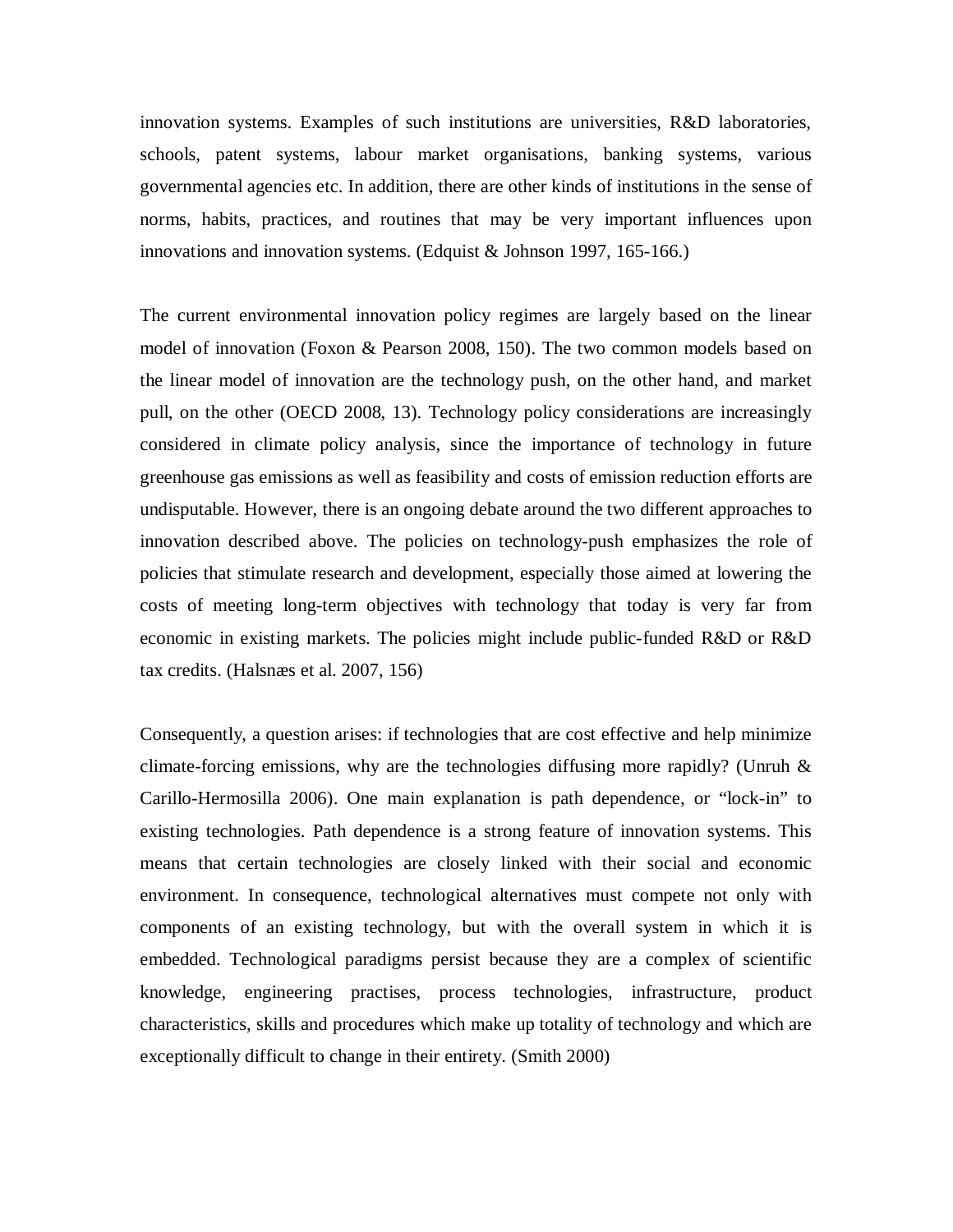The demand-pull emphasizes the use of instruments to enhance the demand for lower emission technologies, and so increasing private incentives to improve these technologies and including any learn-by-doing effects. Demand-pull instruments might include emission taxes or more direct approaches, such as renewable portfolio standards, adoption subsidies or direct public-sector investments. The technology development differs from the traditional linear model of innovation so that it emphasises the roles of different actors, the importance of feedbacks, both positive and negative between the different parts of the system. (Halsnæs et al. 2007; Foxon 2003)

Lock-ins do not only exist in firms, but industries and the whole socio-economic system may not be able to switch away from the existing technologies. The elements of a technological paradigm interlock with each other and a change in a techno-economic paradigm must involve a complex and integrated process of change in all activities, including science, engineering practices physical infrastructure, social organization plant design and so on. (Smith 2000)

#### *3.1 Policy Failures in National Innovation Systems*

There has been a considerable amount of research on national innovation systems and their success. Although there is already significant public and private investment in low carbon innovation in high income countries, this is often done with a view to creating national competitive advantage. Competition is a crucial factor in driving innovation but it does not fully capture all of the global public good aspects of low carbon technologies. Low carbon knowledge and innovation have the classic elements of a global public good as, at a fundamental level, the benefits of low carbon innovation are nonexcludable and non-rivalrous in consumption across national borders. That is to say that the use of new low carbon knowledge and innovation by one country does not prevent others benefiting from it, and when one country decarbonises all will gain from reduced global emissions. This means that in the absence of additional multilateral action, private markets will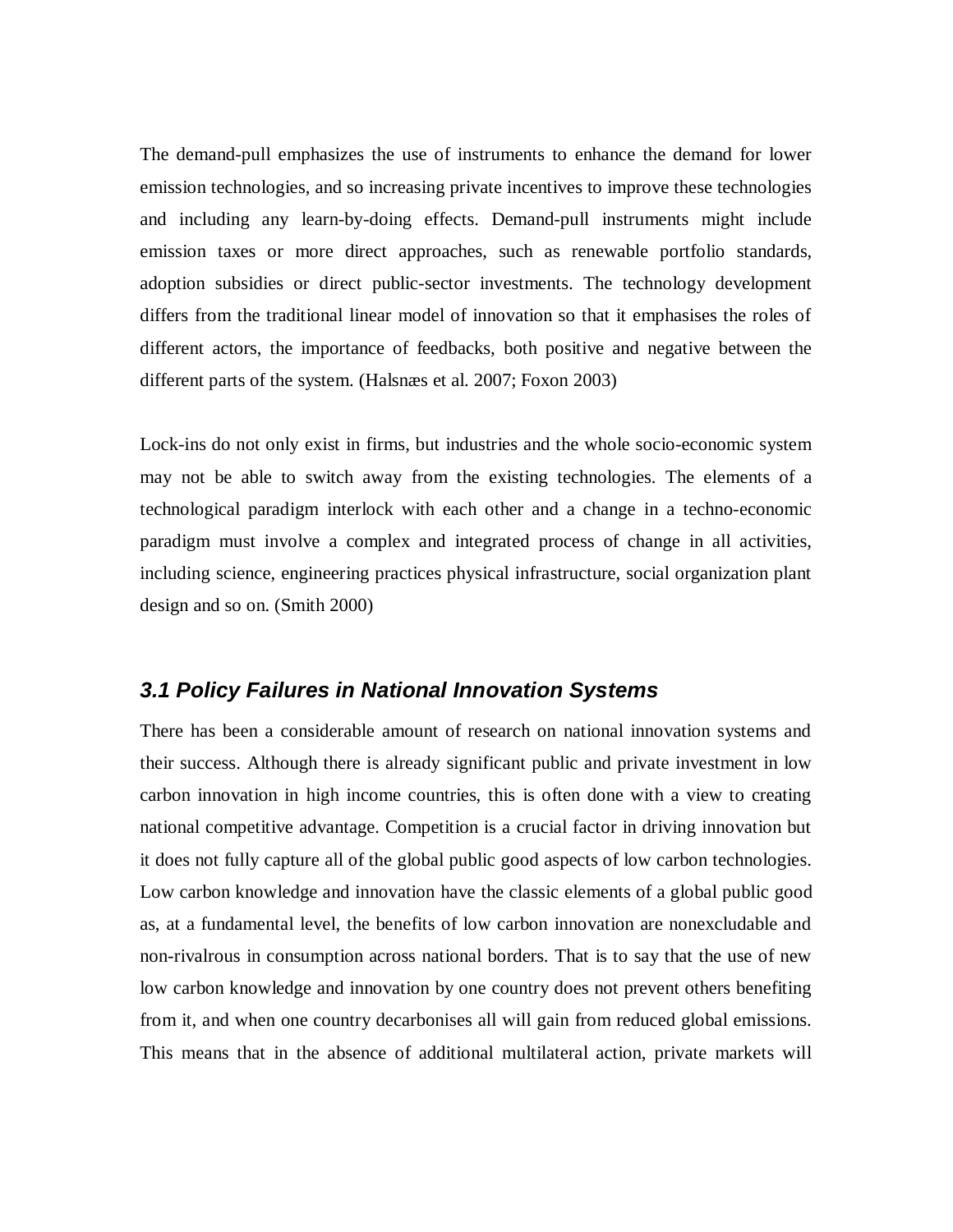under-invest in low carbon innovations relative to the global social optimum. (Tomlinson et al. 2008)

 Therefore, we might observe significant policy failures in national R&D programmes. Currently multilateral institutions do not sufficiently address cross-border issues to induce networks of innovation. Action is required to create a new balance of risk and reward to drive innovation forward. Therefore additional effort is required by the global community to create an innovation system that takes risks to develop new, disruptive technologies that are appropriate for both developed and developing country economies; that encourages innovation in supporting networks (business models and institutions) alongside new technology; and that allows for rapid diffusion of new ideas and technologies after they are developed. (Tomlinson et al. 2008)

We can use Finnish innovation system as an example. The Finnish innovation system consists of producers and users of new information and knowledge and know-how. At the core of the innovation system are education, research and product development, and knowledge intensive business and industry. The producers of new technology include universities and polytechnics, research institutes and business enterprises. The users are mostly enterprises, private citizens, decision makers and authorities responsible for societal and economic development. The role of scientific information in societal and economic development has been constantly growing, which increase the significance of cooperation and networking both between the public and the private sectors. A key task for science, technology and innovation policies is to ensure a balanced development of the innovation system and strengthening cooperation within it. Alongside this, increasingly important are also cooperation relationships with other sectors, such as economic, industrial, labour, environmental and regional policies or social welfare and health care services. (Seppälä 2006)

During the recent years, Finland's technology policy has focused on the creation and application of new knowledge and skills, on the integration of well-being and sustainable development and the capacity for continuous renewal. Finland has striven to create a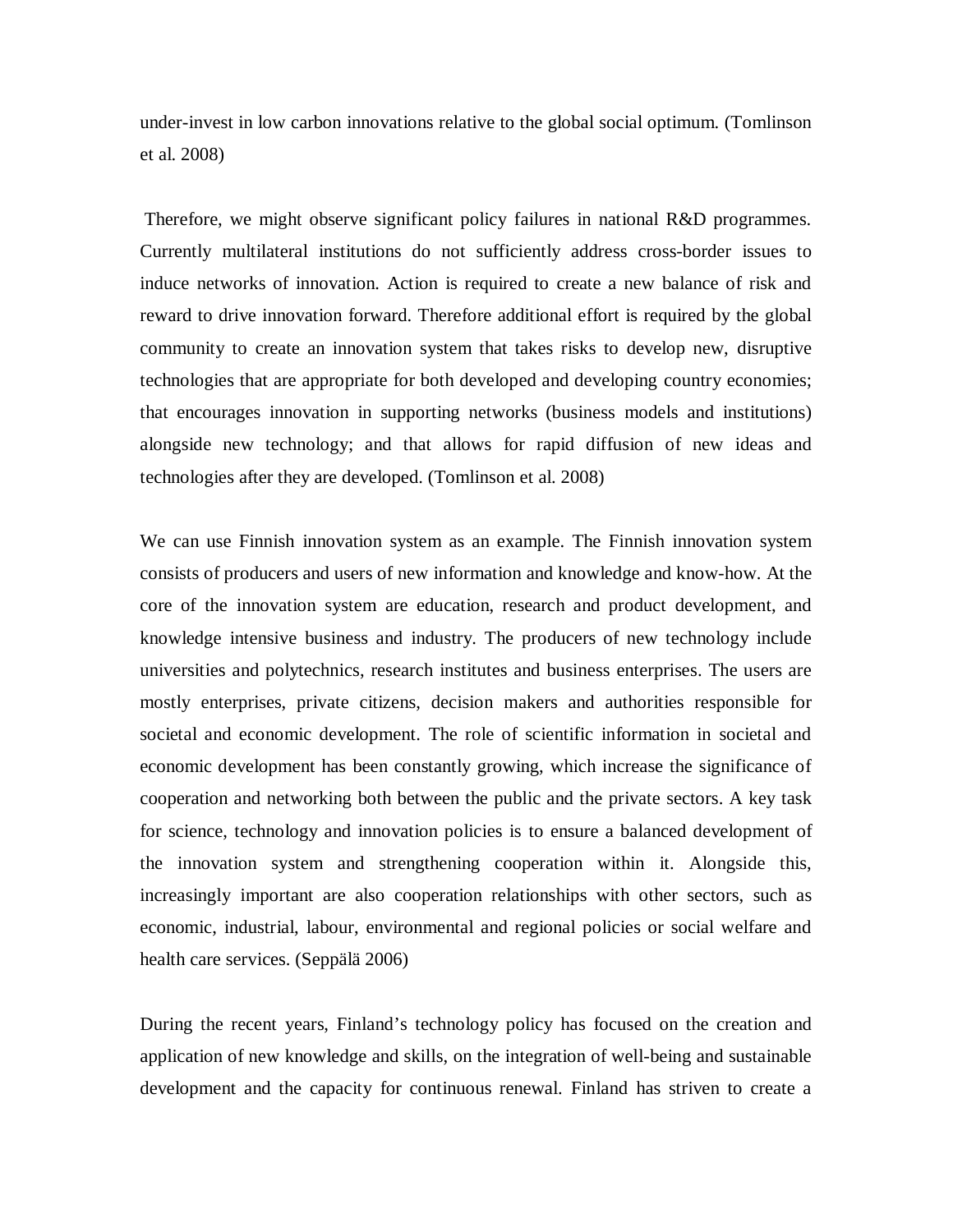favourable environment for innovation and business activities. Economic and societal development in Finland has been based on developing and diffusing high technology both domestically and internationally. In consequence, Finland has ranked as one of the leading European countries for innovation as measured in terms of growth, competitiveness, technological sophistication and infrastructure. (Ebersberger 2005)

The mental trap here is that national innovation systems might perceived to be open from the participants' perspective because of collaborative elements included, but simultaneously they usually are quite closed from the global perspective. Hence, the main barrier for the efficient diffusion of low carbon innovations in Finland, and probably in other developed countries, is not the lack of funds, but rather the mobilisation of the funds, rethinking of structures from global perspective, and the willingness to take risks in investing in new technologies and ways of acting.

It could be stated that climate policies based solely on research and development are not efficient for the goal of significantly reducing carbon emissions. The problem is that this approach does not set limits for the use of carbon- intensive fuels. The emissions are effectively reduced only if the investments for R&D are so great that the price of clean technology is below the price of coal intensive fuels, even if there is no value for the emissions. Another challenge is the allocation of the funding for R&D. For example an efficient allocation of the public funding for R&D is challenging since the knowledge has spread to both public and private sector. The challenge is to allocate the funding to projects that have the greatest potential for the public good. (Urpelainen 2008).

# **4 Improving Low-Carbon Innovation Capacity in Developing Countries**

Researchers have asserted that developing countries have an opportunity to avoid carbon lock in because they have not yet built out their national energy infrastructures. Their late comer status theoretically allows these countries to "leapfrog" straight to superior climate technologies and infrastructures. (Unruh & Carillo-Hermosilla 2006). In order to achieve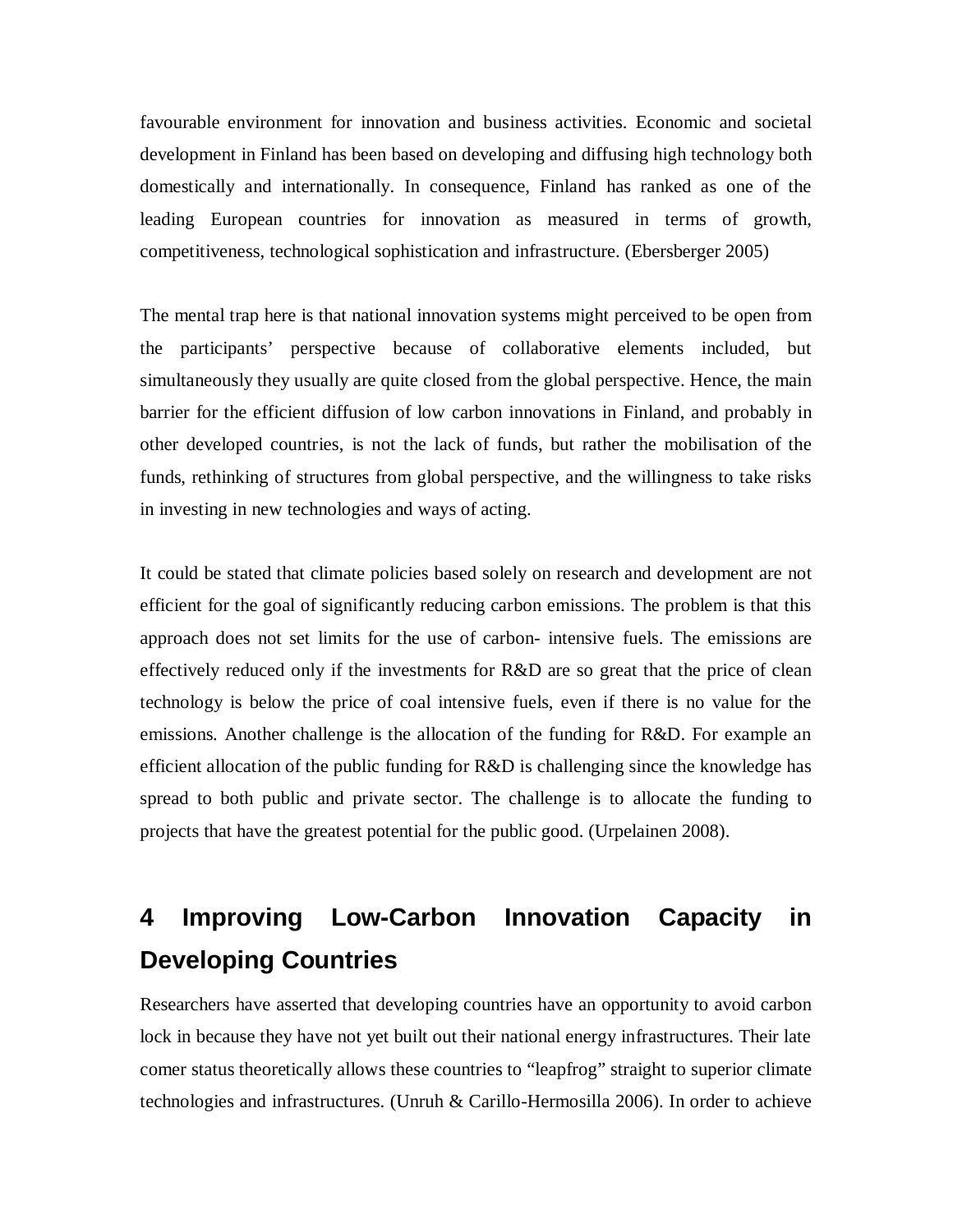this ideal, developing countries' ability to engage and use adaptive and disruptive innovation alongside incremental improvements is crucial. Developing countries' (particularly the lowermiddle and lower income countries) lack of innovative capacity may severely limit their ability to engage in effective decarbonisation and adaptation. Similarly, lack of market incentives has led to the creation of 'orphan' areas of research, especially in relation to adaptation technologies. Developing countries require support to build effective innovation systems rather than a narrow focus on technology transfer. (Tomlinson et al. 2008)

Enhancing the capacity of developing countries to innovate will bring significant benefits to other countries by providing new markets for firms and investors and increasing the overall rate of global innovation. Major developing countries already have the ambition to build towards a knowledge-base economy. Brazil, China, India, South Africa and Malaysia – among others - have significant domestic capacity to innovate. Simlarly, commercialization of new technologies at scale will be possible only by early deployment in major developing economies. (Tomlinson et al. 2008)

#### *4.1. Finnish-Malaysian R&D Cooperation*

To illustrate some of the emerging collaborative mechanisms, an example from the Finnish-Malaysian R&D cooperation in the field of sustanaible palm oil production is presented. The global demand for palm oil is growing, thus, prompting an increase in production in the major producing countries Malaysia and Indonesia. Such increasing demand for palm oil is due to palm oil's relatively cheap price and versatile advantage both in edible and non-edible applications. The increasing demand for palm oil is also ascribed to the increasing demand for biofuel as an alternative source of energy particularly in Europe having a mandated biofuel utilisation target.

The production of palm oil is not without problems or challenges. The whole industry is partly blamed as a culprit for loss of forest cover and forested areas (deforestation), loss of biodiversity, endangering wild animals and species, soil, air and water pollution, chemical contamination, as well as for land disputes and social problems in Malaysia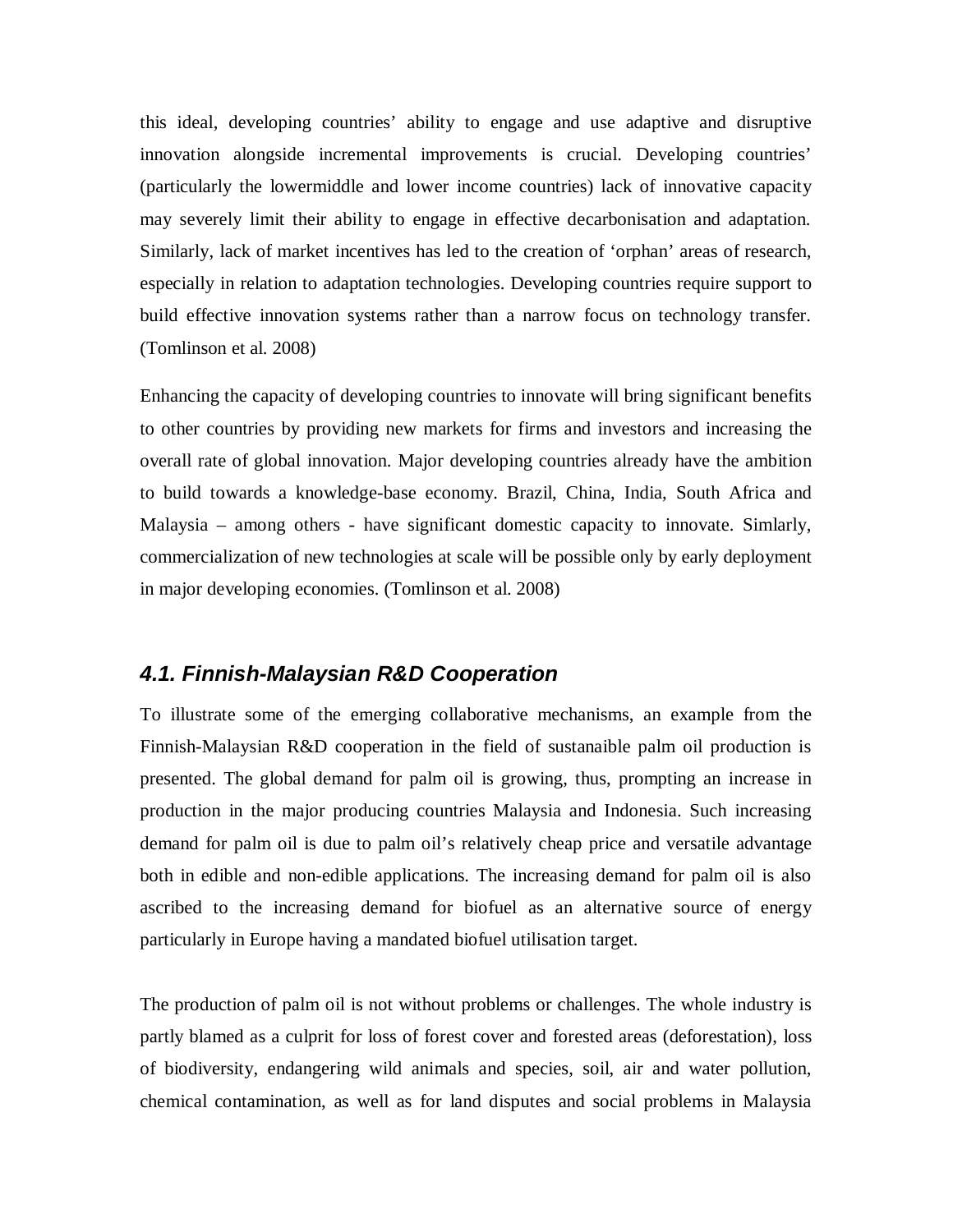(also in Indonesia). At the milling factories, the problems of waste and pollution particularly of the palm oil mill effluents are also of growing concern. (Panapanaan et al. 2009)

We can identify a need for investment in adaptive biofuel research which will suit developing countries' needs. In the biofuel sector, because of the possibility of having different feedstocks, developing country needs would be different than those of developed countries Barton (2008). The IEA World Energy Outlook (2007) suggests that transport will contribute "roughly a fifth of the increase in global emissions to 2030 in all of its three scenarios, consolidating its position as the second-largest sector for CO2 emissions worldwide. Most of the increase in transport emissions comes from developing countries, where car ownership and freight transport are expected to grow rapidly".

The growth and modernisation of palm oil industry in Malaysia is not without the influence of various research and development efforts of different scientific organisations. The contribution of research to support the development of capacities, technologies and innovations is very much evident by the roles being played by both public and private research institutions. (Panapanaan 2009)

A recent development has been that a major university in Malaysia, Universiti Malaya (UM), and a leading Finnish university in the field of energy technology, Lappeenranta University of Technology (LUT), have established a significant level of cooperation in palm oil – related research. LUT benefit is that through UM, it is possible to obtain firsthand information on the local conditions when assessing the sustainability and carbon balance of palm oil based fuels. For UM, the upside comes from the better understanding of market perspective and technological advances brought by LUT. This development can be seen as the emergence of new international innovation system around one source of renewable energy.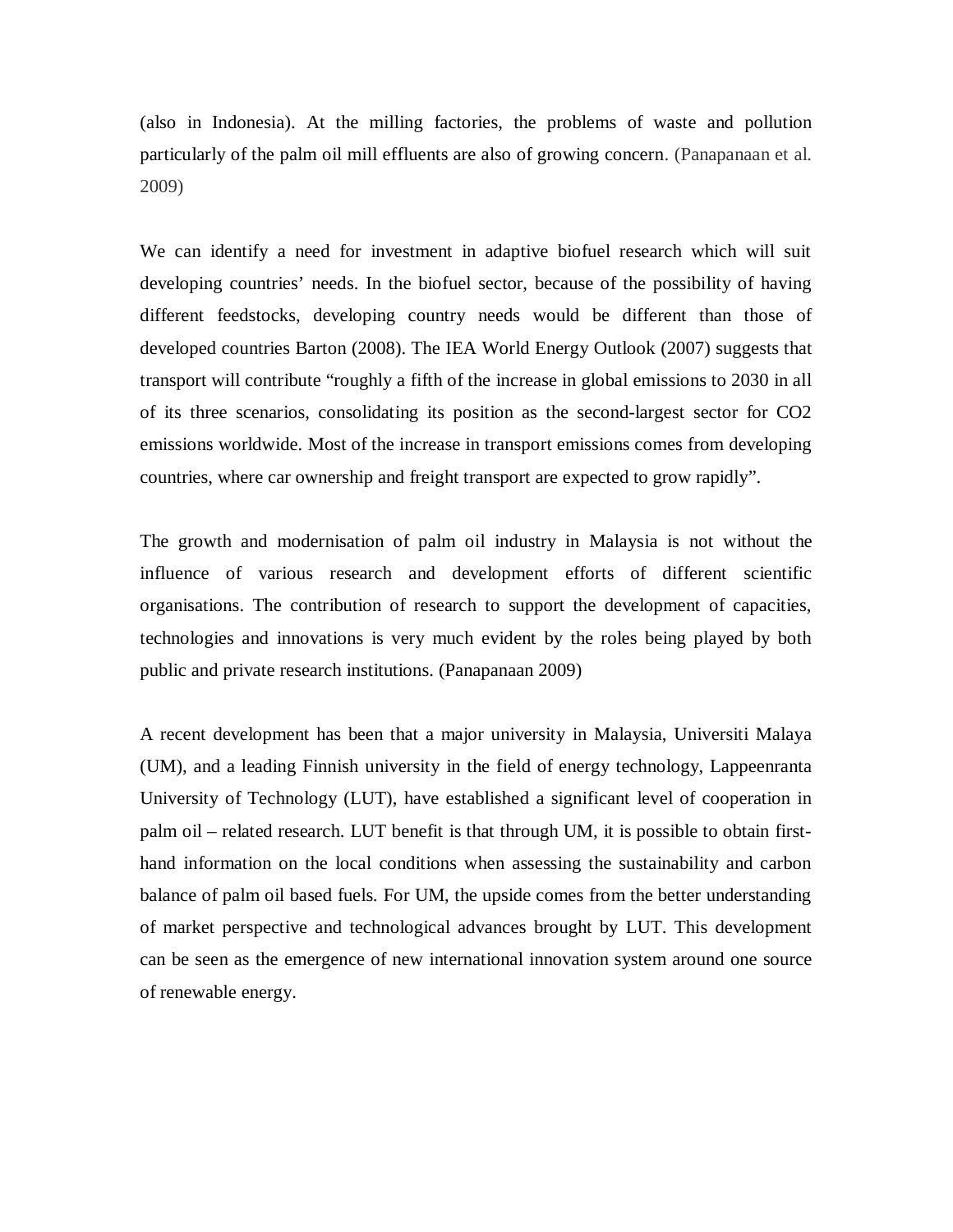It is evident that there will be other areas and sectors where the differing needs of developed and developing countries might require additional R&D and demonstration capacity to fill this gap (Tomlinson et al. 2008).

### **5 Proposal for Joint Action**

Based on the analysis above, the following extension of current Clean Development Mechanism is proposed:



Figure 1. From Technology Transfer to Innovation Systems.

In order to make the proposed extension applicable, funding for research cooperation between developed and developing country should be counted against international obligations of the developed country. For example, this funding could be part of the country's contributions to the global climate fund, were such obligations to be established.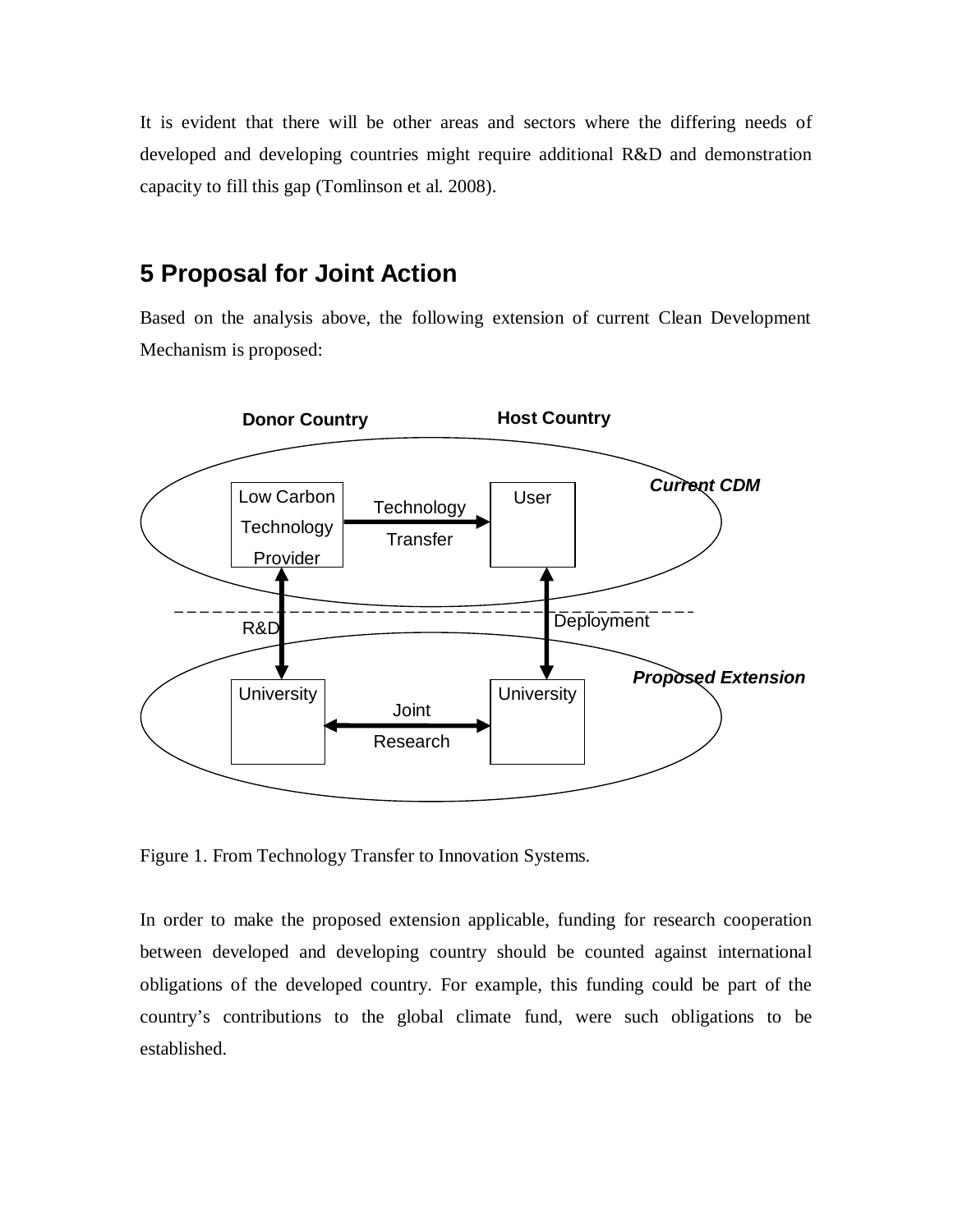# **References**

Barton, J. H. (2008) International Diffusion of Climate Change Technologies in the Transport Sector. Prepared for Chatham House, unpublished.

Burt, R. S. (2004) Structural Holes and Good Ideas, *American Journal of Sociology*, Vol. 110, 2, pp. 349-399.

Chesbrough, Henry (2006) Open Business Models: How to Thrive in the New Innovation Landscape, Boston: Harvard Business School Press, 2006

CIS (2004). Innovation Europe - Results for the third Community Innovation Survey for the EU, Norway and Iceland. [ftp://ftp.cordis.europa.eu/pub/innovation](ftp://ftp.cordis.europa.eu/pub/innovation-)smes/docs/results\_from\_cis3\_for\_eu\_iceland\_norway.pdf.

Ebersberger, Bernd. The Impact of Public R&D Funding. VTT Publications 588. Espoo 2005. VTT Technology studies. 199 p. ISBN 951–38–6689–0.

Edquist, Charles; Johnson, Björn. Institutions and organizations in Systems of Innovation. p 165-188. In systems of Innovation: Growth, Competitiveness and Employment. Edited by Charles Edquist and Maureen McKelvey.

Foxon, Timothy J. Inducing Innovation for a low-carbon future. Drivers, barriets and policies. A report for The Carbon Trust. 7/2003

Granovetter, M. (1973) The Strength of Weak Ties, *American Journal of Sociology,* 78, pp. 1360-1380.

Granovetter, M. (2005) The Impact of Social Structure on Economic Outcomes, *Journal of Economic Perspectives,* Vol. 19, 1, pp. 33-50.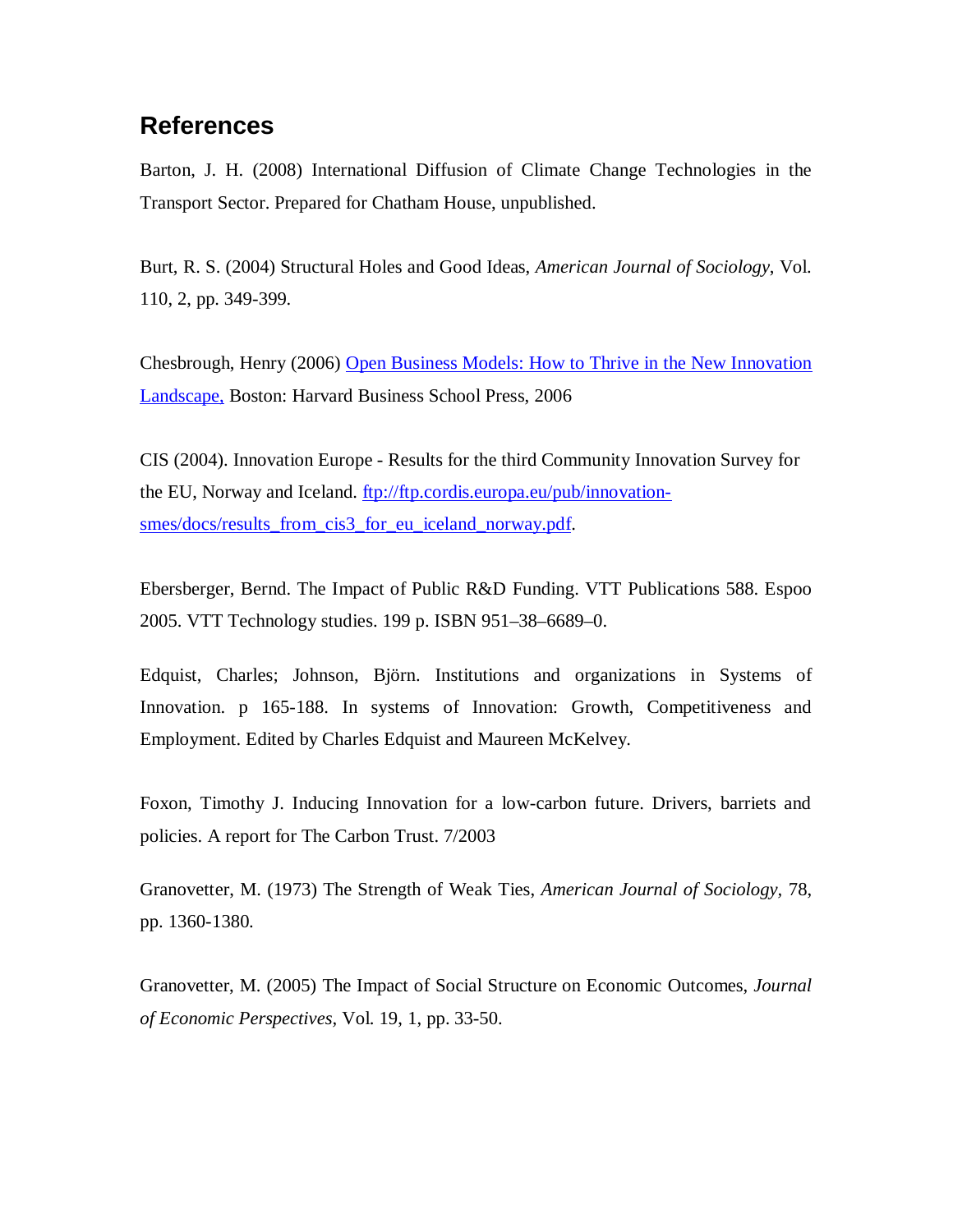Halsnæs, K., P. Shukla, D. Ahuja, G. Akumu, R. Beale, J. Edmonds, C. Gollier, A. Grübler, M. Ha Duong, A. Markandya, M. McFarland, E. Nikitina, T. Sugiyama, A. Villavicencio, J. Zou, 2007: Framing issues. In Climate Change 2007: Mitigation. mContribution of Working Group III to the Fourth Assessment Report of the IPCC [B. Metz, O. R. Davidson, P. R. Bosch, R. Dave, L. A. Meyer (eds)], Cambridge University Press, Cambridge, United Kingdom and New York, NY, USA

Harmaakorpi, V. (2009). Sustainable innovation - what is it? Baltic Rim Economies, Issue no. 1, 27 February 2009.

Harmaakorpi, V and Mutanen, A. (2008) Knowledge Production in Networked Practicebased Innovation Processes – Interrogative Model as a Methodological Approach. Interdisciplinary Journal of Information, Knowledge, and Management. Volume 3. pp. 87-101.

International Energy Agency (2007) World Energy Outlook: China and India Insights. OECD/IEA, Paris.

OECD (2008). Working partly on global and structural policies. Environmental innovation and global markets. 22.2.2008. Environmental policy committee.

Panapanaan, Virgilio, Helin, T., Kujanpää, M., Soukka R., Heinimö, J., Linnanen, L. (2009) Sustainability of Palm Oil Production and Opportunities for Finnish Technology and Know-How Transfer. Lappeenranta University of Technology, Faculty of Technology, LUT Energy Research Report 1.

Pihkala, T. and Harmaakorpi, V. (2009). Introduction to Special issue on Corporate Entrepreneurship and Front-End Innovation. International Journal of Entrepreneurship and Innovation Management (forthcoming).

Seppälä, Esko-Olavi. Finnish Innovation System. 13.9.2006. [Referred 17.2.2009] Available: [http://www.research.fi/en/Finnish\\_innovation\\_system2](http://www.research.fi/en/Finnish_innovation_system2)